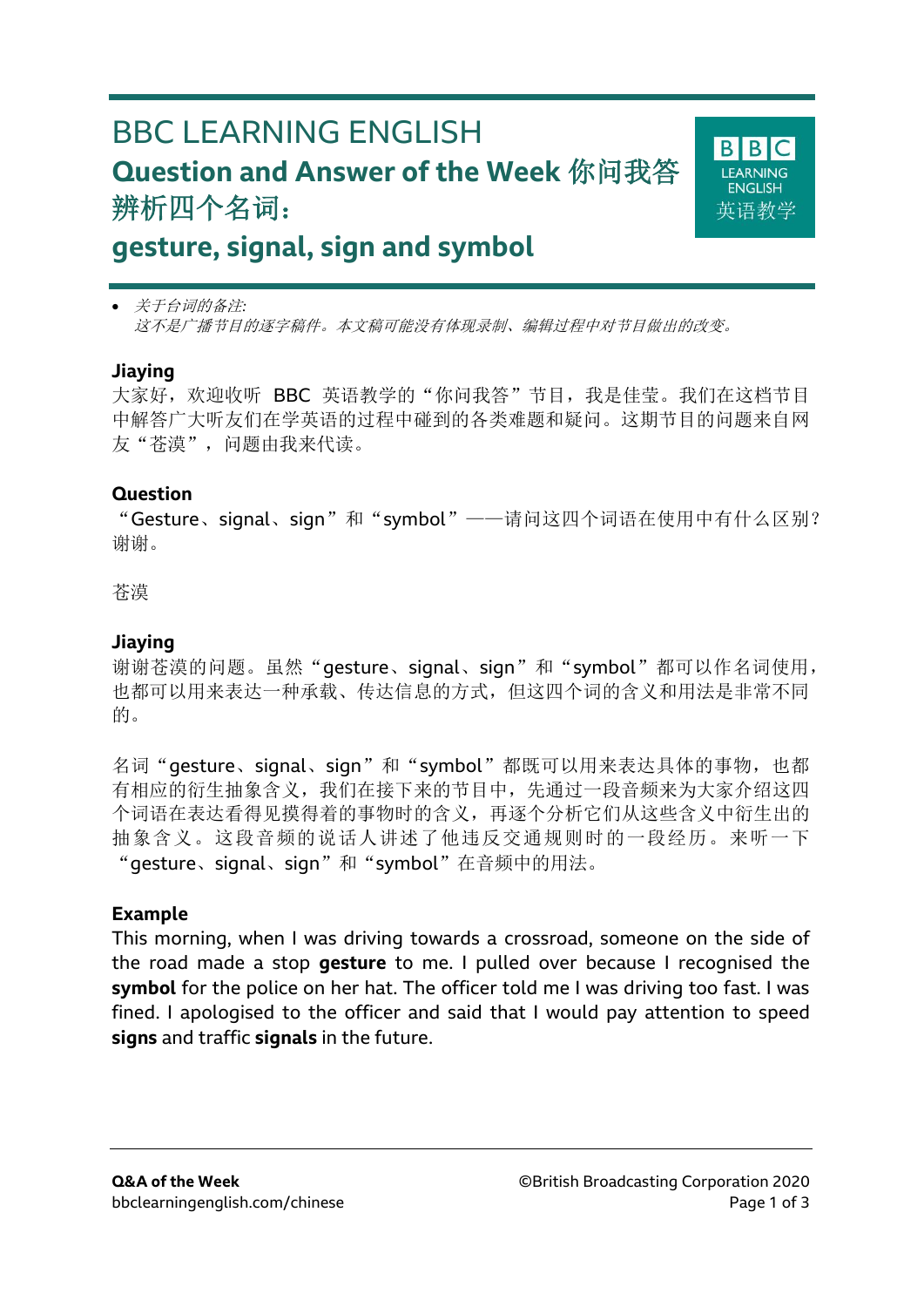(今天早上,当我开车驶向十字路口时,路边有人冲我做了一个停车的手势。我把车 停到了一边,因为我认出了她帽子上的警察标志。警官告诉我,我开得太快了。我被 罚款了,我向警官道歉,说我今后会注意限速标志和信号灯。)

#### **Jiaying**

这段音频中的说话者在开车时被警察拦了下来,警察告诉他超速了,他对自己的行为 表示道歉。说话者在描述自己的经历时分别用到了名词"qesture、signal、sign"和 "symbol"。

首先, "(警察朝我做了一个停下的手势) Someone made a stop gesture to me." 这里使用了搭配"make a gesture(做一个手势)"。名词"gesture"指"用胳膊、 手等身体部位做出的动作",这类"手势、姿势"通常用来表达情感或传达信息。

接着,来看名词"symbol"。"Symbol"在音频中是这样使用的:"I pulled over because I recognised the symbol for the police on her hat. (我把车停下来的原因 是我认出了她帽子上的警察标志。)"名词"symbol"在这里的意思是"用来代表或 象征特定含义的符号、代号、图案"。比如: "(心形是爱的象征) The heart shape is a symbol of love."这句话用名词"symbol"强调桃心这个形状是"爱"这个含义 的象征。

下面,我们来分析"signal"和"sign"。在音频中,说话人表示自己以后会注意 "speed signs(限速标志)"和"traffic signals(信号灯)":"I was fined. I apologised to the officer and said that I would pay attention to speed signs and traffic signals in the future. "。

名词"sign"的意思是"告示,标志"。"Sign"所表示的"标志"通常是静止不动 的, 用来给他人提供信息。比如, 典型的"signs"有: "road signs(路标)"; "neon signs(霓虹灯标牌)"; "wooden signs(木制告示牌)"等等。除此之外, 名词"sign"也有"手势"的意思。比如: "sign language(手语)"。

虽然名词"sign"与"gesture"都可以指"通过肢体语言做出的示意动作",但两者 之间的细微差别是:除了表示"用来传达信息的手势、姿势"以外, "gesture"也 可以指"用来表达情感的手势、姿势"。比如: "She clutched her chest in a dramatic gesture and gasped in surprise. (她以夸张的姿势紧捂住胸口, 惊讶地倒 吸了一口气。)"在这句话中,用名词"qesture"更为贴切。

名词"signal"的意思是"用来提示、命令或警告他人的信号"。比如,"用机器、 设备等发出的信号": "traffic signals(交通信号)"; "radio signals(广播信 号)"。